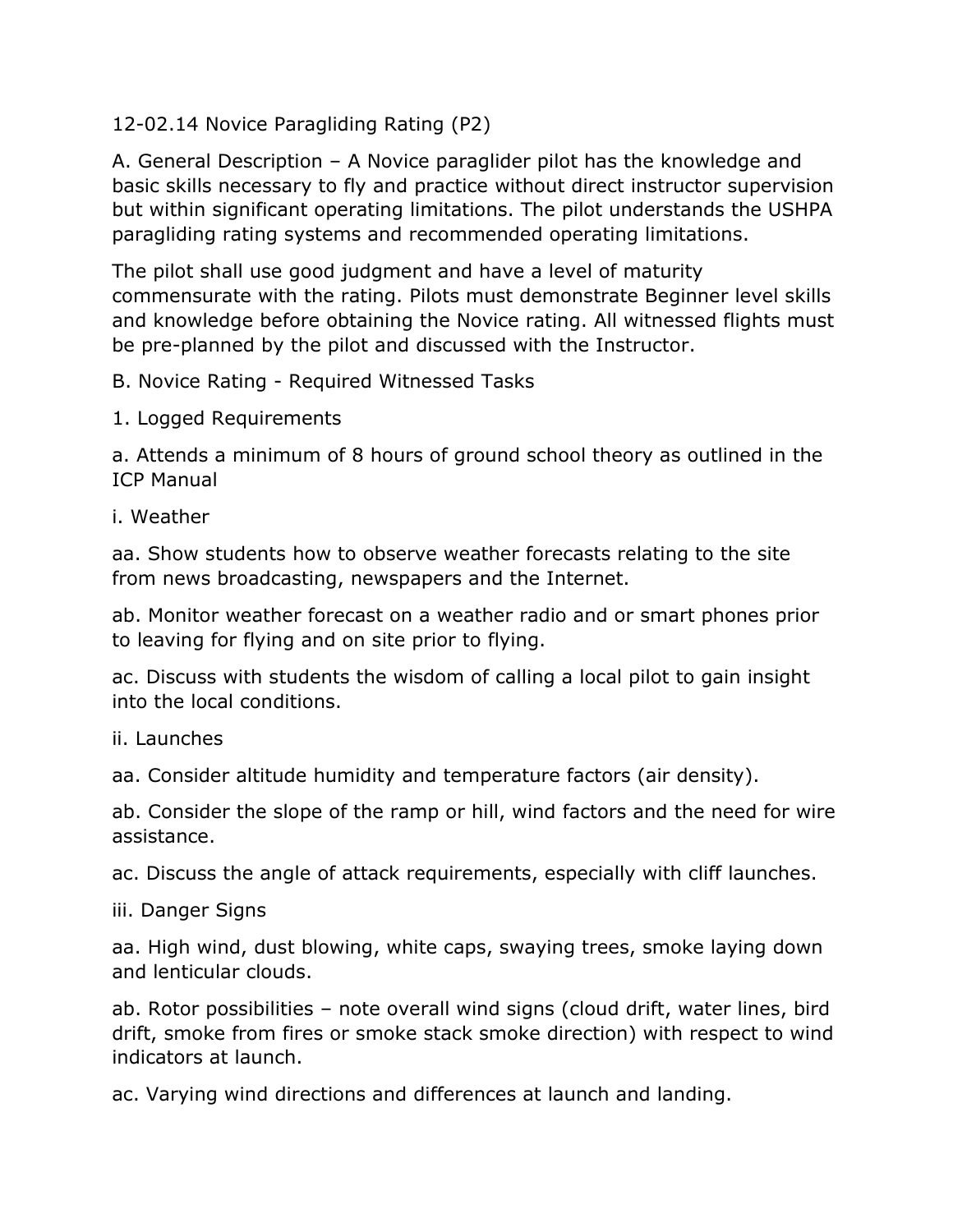iv. Landing

aa. Consider air density (as listed above in launches)

ab. Wind direction awareness and how wind affects landing. Wind direction indicators other than the wind sock.

ac. Approach.

i. Watch for man-made objects. Lines in the field mean fences, ditches or power lines. Assume all roads have power lines.

ii. Setup procedures for long straight approach.

iii. Discuss approach options and preferred approaches with locals.

iv. Extra speed for handling gradient and turbulence.

v. Review crosswind landing techniques.

vi. Tree landing techniques.

vii. Avoidance of obvious crop fields.

v. Equipment

aa. Food and water.

ab. Instruments – air speed indicator etc.

vi. Site Orientation

ab. Discuss general site specifics, departure time, arrival time, and protocol. Also review the dive syndrome (first flight students flying too fast to LZ) and signs of proper airspeed (bar position, air speed indicator and bar feel).

b. Must have logged a minimum of 35 flights with a required ability to demonstrate an appropriate landing approach with the canopy lowered to the ground between flights.

c. Must have logged a minimum of 7 flying days.

2. Demonstrated Skills and Knowledge

a. Demonstrates layout and preflight of the canopy, harness, and backup reserve parachute.

b. Gives a reliable analysis of general conditions of the site and self, and a flight plan including flight path, areas to avoid in relation to the wind flow, and obstacles to stay clear of.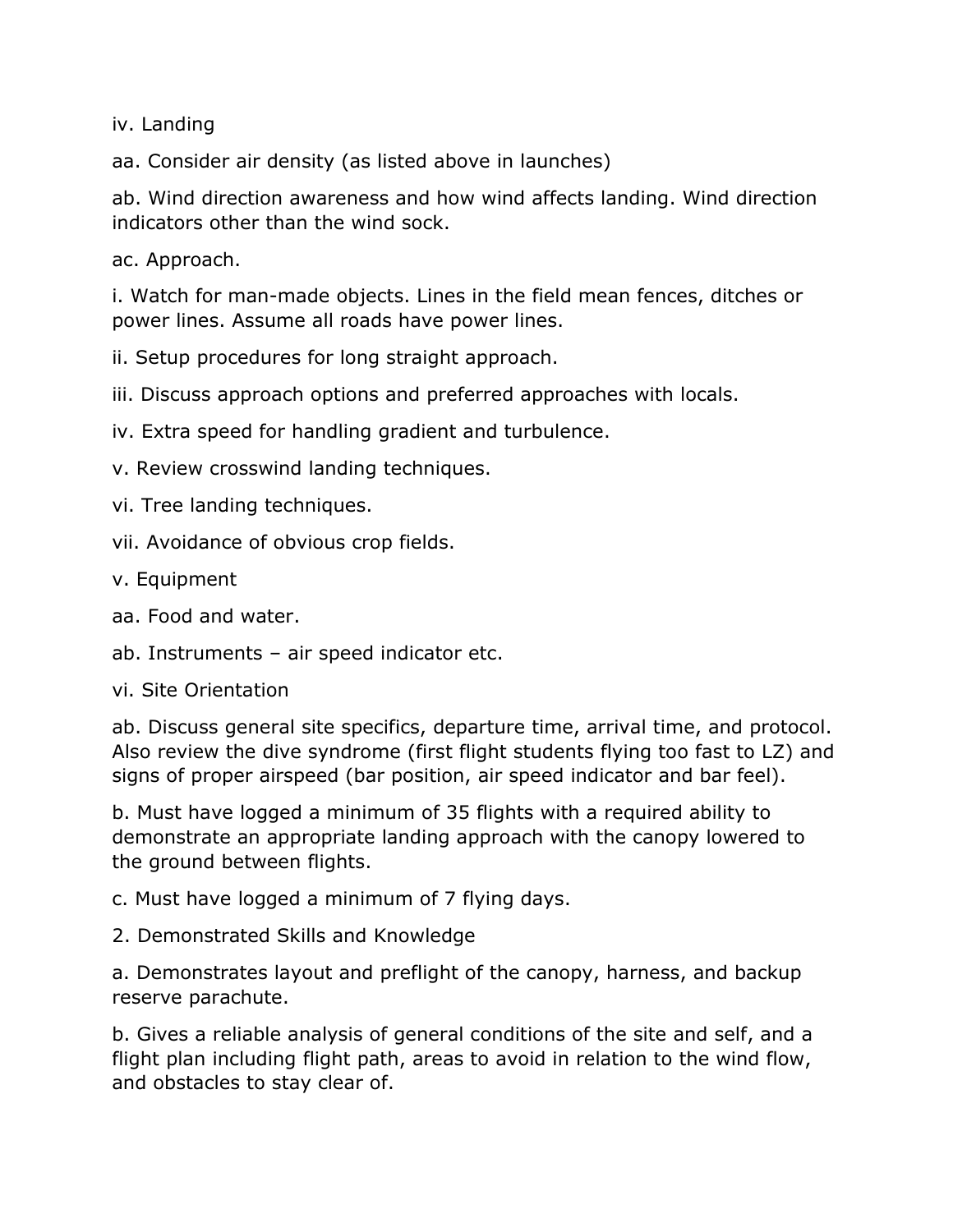c. Demonstrates 5 consecutive forward inflations with a visual check of the canopy each time.

d. Demonstrates 5 consecutive controlled reverse inflations with proper surge dampening.

e. Demonstrates controlled kiting of a glider overhead for 2 minutes in a steady wind.

f. With each flight, demonstrates a method of establishing that the pilot is properly connected to the glider, with cleared lines and risers just prior to inflation.

g. Demonstrates flight with smooth variation in airspeed, from above minimum sink to fast flight, while maintaining a heading.

h. Demonstrates flight showing the ability to comfortably and precisely slow the glider to minimum sink and smoothly increase to normal airspeed while maintaining a heading. The pilot should not slow the glider to near the stall speed.

i. Demonstrates flight(s) along a planned path alternating 'S' turns of at least 90º change in heading. Flight heading need not exceed 45º from straight into the wind. Turns must be smooth with controlled airspeed, ending in safe, standup landings on a heading.

j. Demonstrates 180º turns in both directions, and at various speeds and bank angles.

k. Explains how to safely execute a 360 degree turn, and describes the associated risk factors and decision making process.

l. Demonstrates hands-off flying, one handed flying skills, weight-shift turns, and rear-riser turns.

m. Demonstrates symmetric and asymmetric tip folds for increased descent rate.

n. Demonstrates the ability to judge and allow for proper clearance from a ridge and other vehicles.

o. Demonstrates 5 landings within 25' of a target (or optional landing task – see Addendum 1 – Optional Landing Task), safe, smooth, on the feet and into the wind. The target must be sufficiently close to launch such that turns are required to set up an approach and avoid over-flying the target. The target should be at least 100' below the launch point.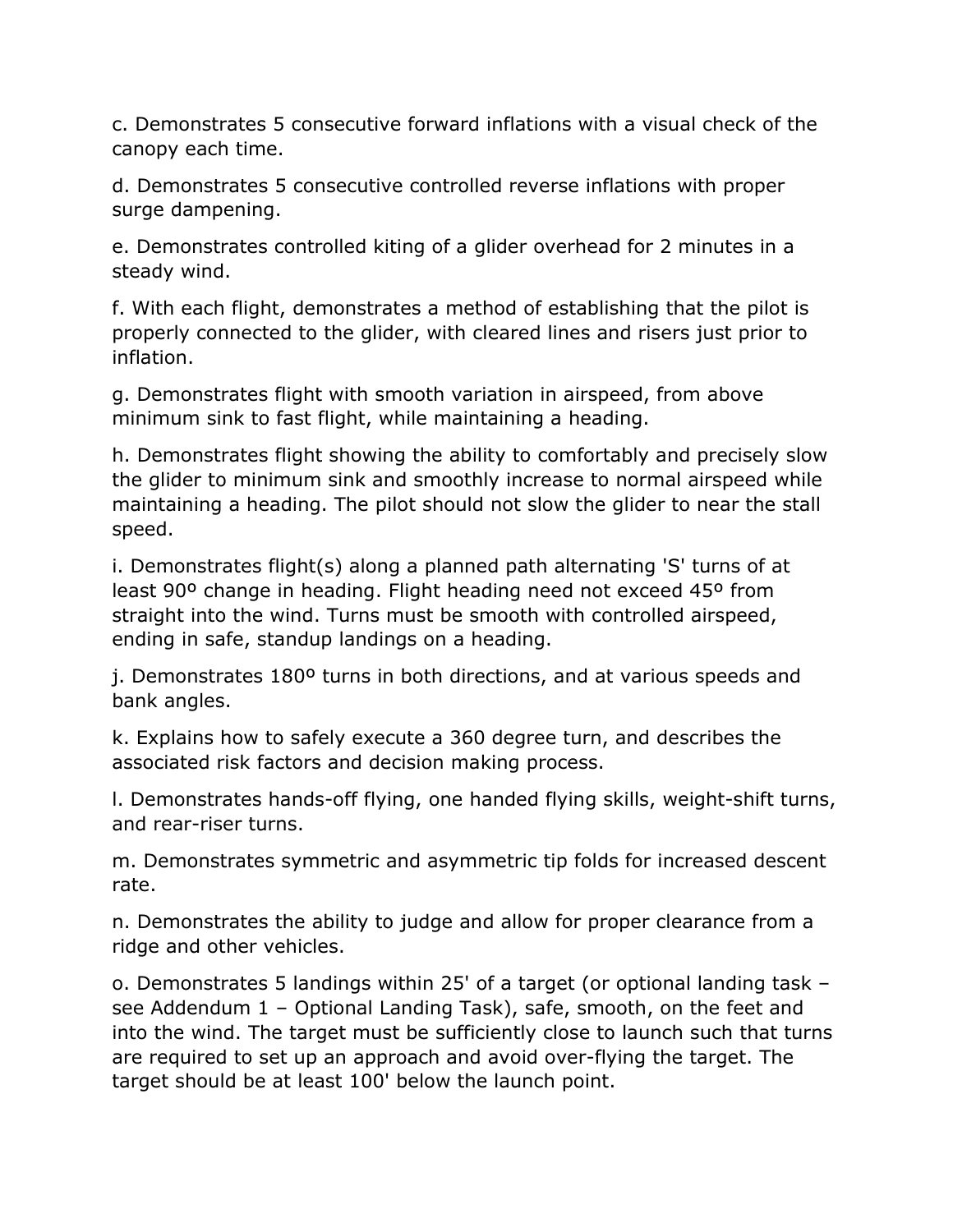p. Explains proper strong wind landing procedures and how to keep from being dragged back.

q. Explains correct canopy maintenance.

r. Explains how to lengthen and shorten the flight path.

s. Explains the right of way traffic rules.

t. Demonstrates the proper use of a speedbar/accelerating system.

u. Demonstrates reserve deployment while hanging in a harness in simulated turbulence or malfunction conditions.

v. Gives a thorough verbal demonstration of knowledge of how to:

i. Maintain directional control during and correct for an asymmetric wing fold of 25% of the wing span.

ii. Fly at minimum sink while precluding any chance of inadvertent stall or spin, particularly when flying through lift, sink or in conjunction with making turns.

iii. Increase descent rate and/or forward speed.

w. Demonstrates proper and effective PLF technique.

x. Must pass the USHPA Novice Paragliding written exam.

y. Must agree to all the provisions of the USHPA standard waiver and assumption of risk agreement for the Novice rating and deliver an original signed copy to the USHPA office.

z. Acknowledges and understands the need to become familiar with sitespecific restrictions and launch or landing access limits, consistent with preservation of flying privileges at a site.

C. Recommended Operating Limitations for Novice Paragliding Pilots

1. Should exceed these limitations only after thoroughly mastering all required tasks, and after acquiring a full understanding of the potential problems and dangers involved in exceeding these limitations.

- 2. Maximum base wind of 12 MPH
- 3. Maximum peak gusts to 15 MPH
- 4. Maximum gust rate of 5 MPH in 5 seconds.
- 5. Should not fly in thermal lift where peak climb rates exceed 200 fpm.